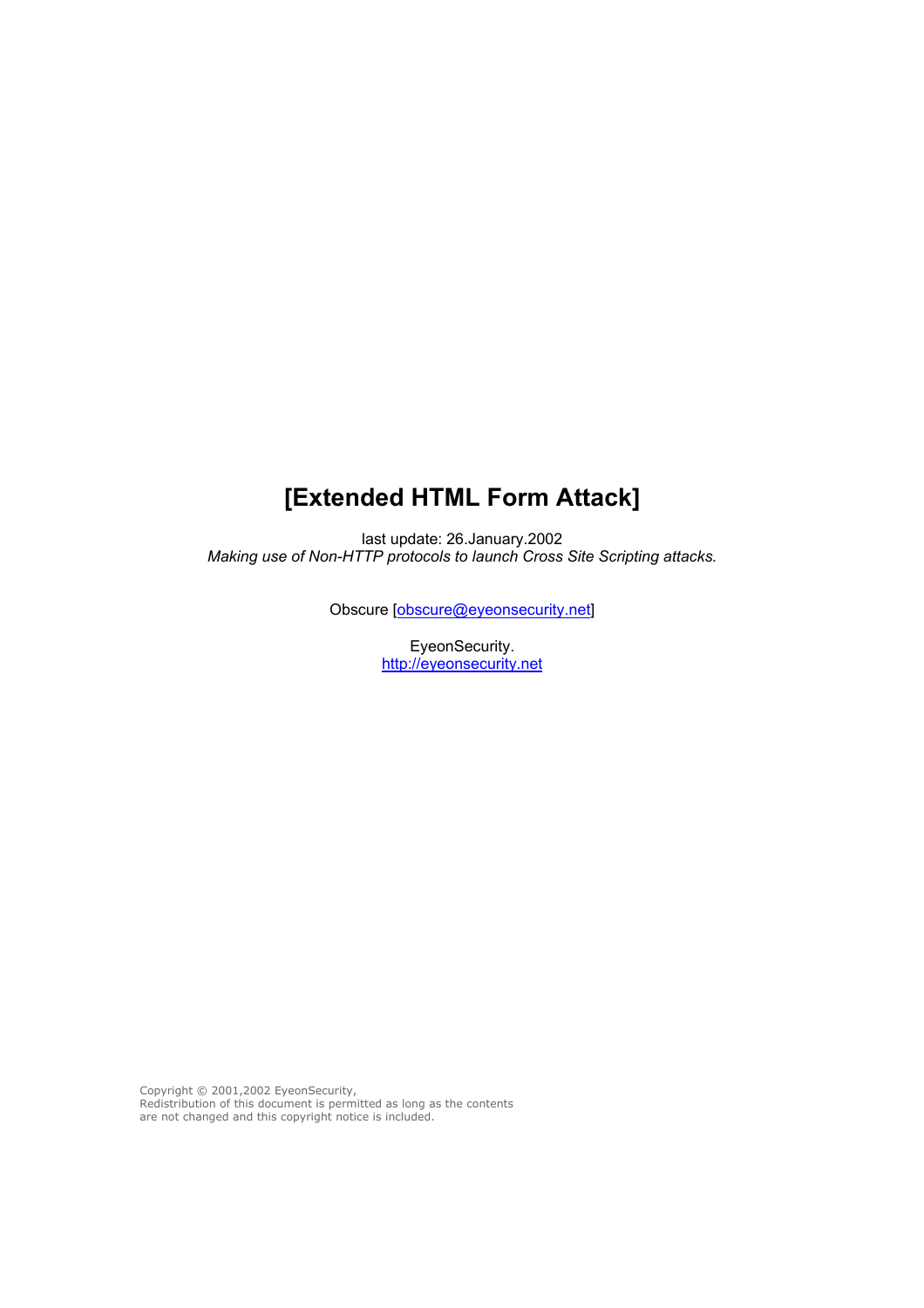| [INTRODUCTION]                                            | 3 |
|-----------------------------------------------------------|---|
| [THE ORIGINAL HTML FORM ATTACK]                           | 3 |
| [CROSS SITE SCRIPTING (XSS)]                              | 3 |
| [PLAYING WITH ERROR MESSAGES AND REPLIES]                 | 3 |
| [FINDING VULNERABLE HOSTS - WHAT THIS EXPLOIT DEPENDS ON] | 4 |
| [WHAT ARE THE DANGERS?]                                   | 5 |
| <b>[SOLUTIONS]</b>                                        | 5 |
| [REFERENCES]                                              | 6 |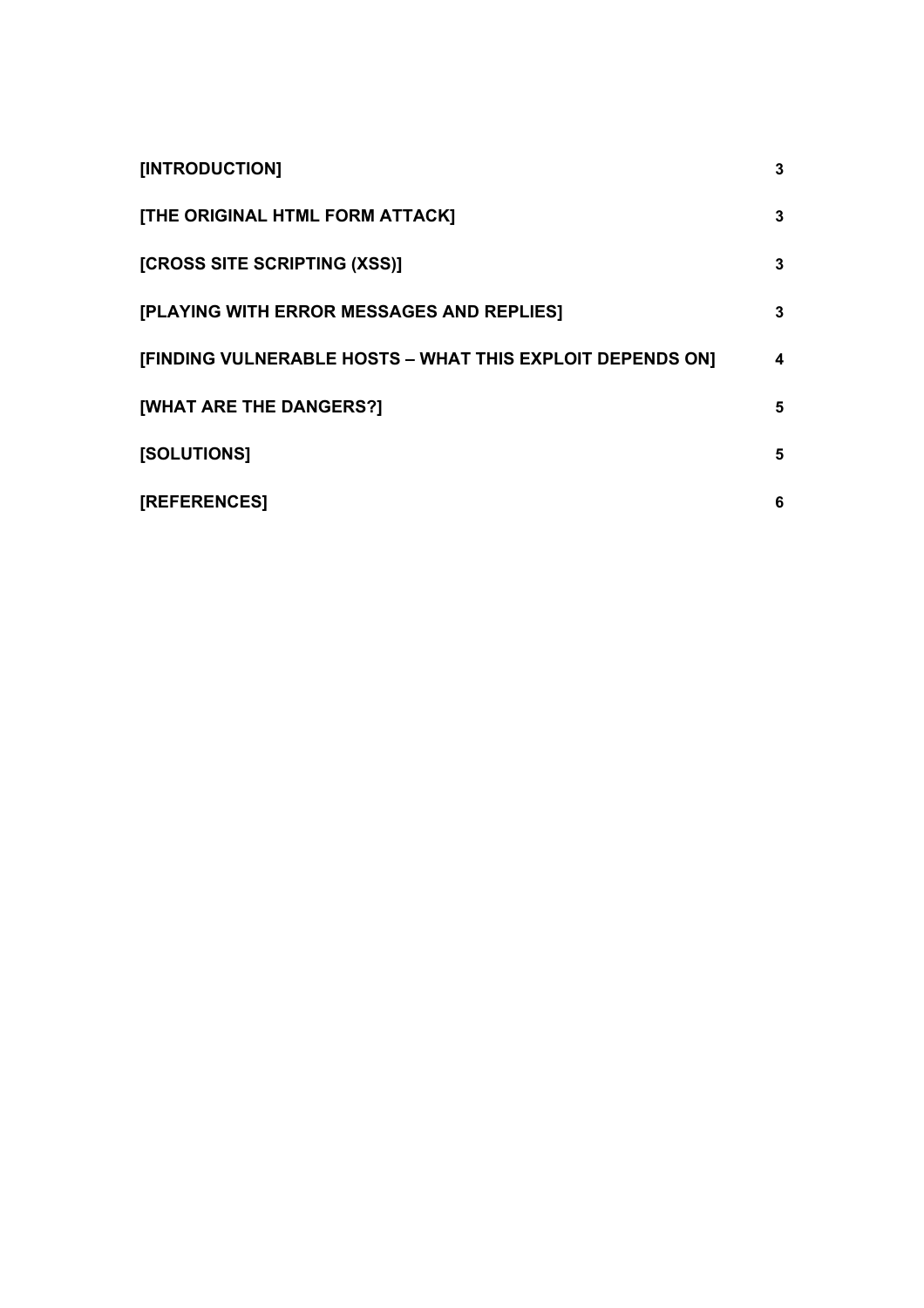## <span id="page-2-0"></span>**[Introduction]**

This paper will talk about a new way to inject HTML scripts, which makes use of the same method described in the paper by Jochen Topf called "The HTML Form Protocol Attack". This novel method of injecting Active Scripts allows a person, who has knowledge of the services running on a network, to steal cookies, which can possibly mean hijacking of Web Application authentication as well as other sensitive information stored in cookies.

## **[The Original HTML form attack]**

The research done by Jochen Topf shows how HTML forms can be used to penetrate internal networks from a site outside that network, by making use of wellknown features of the HTTP protocol.

While the paper by Jochen Topf describes possibilities of sending commands to internal servers, it does not take into account what gets displayed in on client web browser. Instead it covers the fact that attackers may penetrate an internal network, or servers, which make use of IP filters, by abusing the HTML Form.

This paper is available on <http://www.remote.org/jochen/sec/hfpa/>

#### **[Cross Site Scripting (XSS)]**

A recently discovered security problem involves modifying HTML content by inserting malicious HTML tags or script. By inserting Active Scripting, it is possible to steal session authentication of a web application. While this problem has been around for years, it's only been publicised in the recent years. "**Microsoft Passport Account Hijack Attack"**, also on [EyeonSecurity.net](http://eyeonsecurity.net/), is a paper which describes XSS attacks by example.

CERT has also published an advisory: <http://www.cert.org/advisories/CA-2000-02.html>

#### **[Playing with error messages and replies]**

The ECHO service running on port 7 is a classic example of a service which replies back to what you specify.

```
G:\>nc -v server 7 
server [172.16.1.3] 7 (echo) open 
hi there ! 
hi there ! 
^{\wedge}CG:\>
```
Sending "hi there" to an ECHO server, will send back a "hi there" reply. What if I make use of an HTML Form, and point it at the echo server?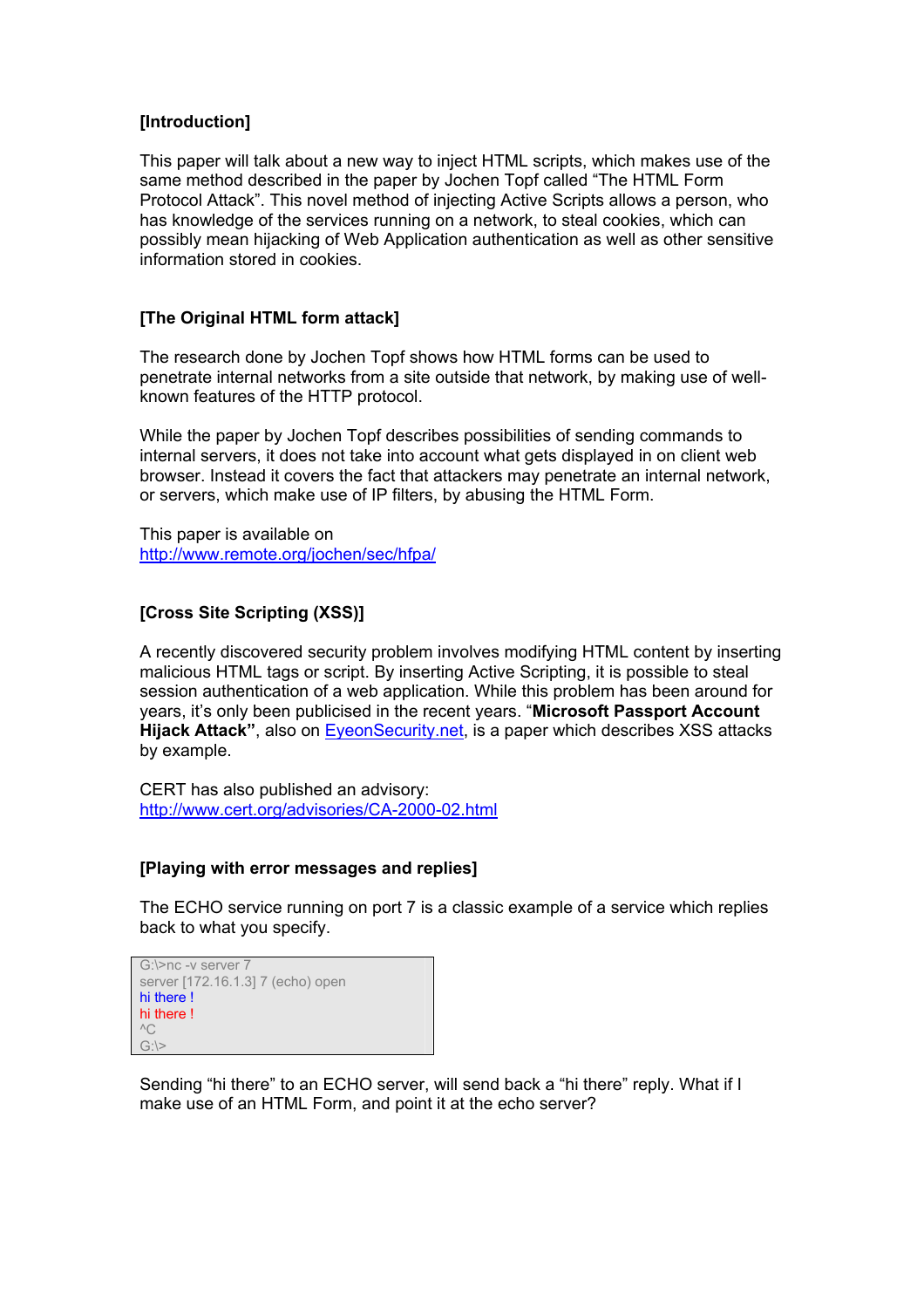<span id="page-3-0"></span>The source of the page:



The end result when the form is submitted looks something like:



Of course everything is echoed back (**RFC 862**). This sometimes (tested in Internet Explorer 5.x and 6) causes the JavaScript code to be rendered within an html page – which is made out of the echoed replies of the server.

A server running a Web Application (such as Web-Mail) and an echo server is therefore obviously vulnerable to a XSS attack, which I describe as Extended HTML Form Attack.

However many servers will not be running the echo service, since this is only used for testing purposes mostly. On the other hand it is very frequent that they will have other server software such as SMTP, FTP, NNTP and POP3. All of these services tend to echo back some information specified by the client, depending on the implementation of the protocol by the server developers and the settings specified by the server's administrator.

#### **[Finding vulnerable hosts – what this exploit depends on]**

If we want to use this vulnerability to hijack a Web Application the following requirements have to be satisfied: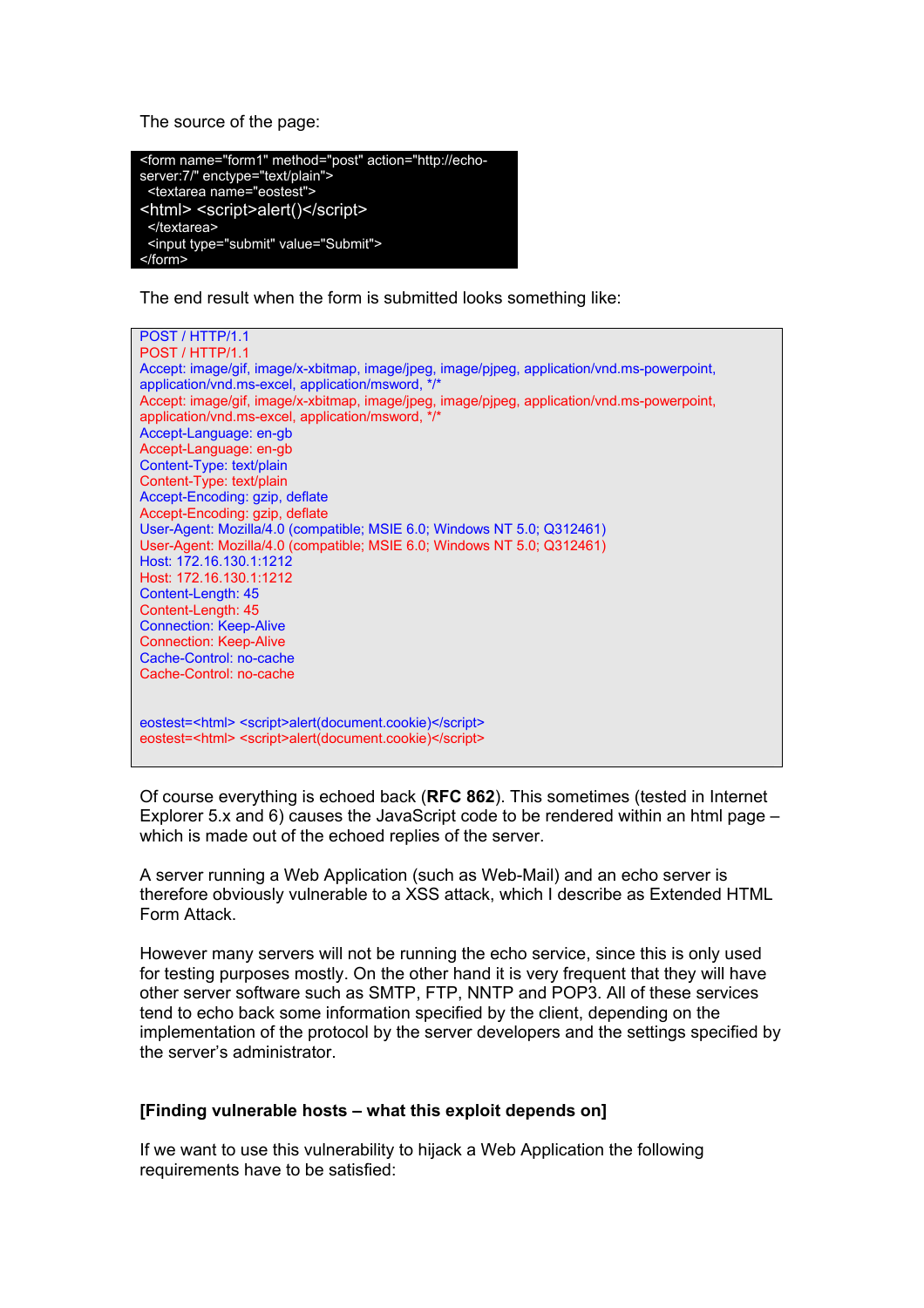- <span id="page-4-0"></span>1. The Web Application has to make use of cookie to keep the session alive.
- 2. A server which echoes back the attacker's input is on the same domain as the target Web Application
- 3. The victim user is using a vulnerable browser (IE5x/6 or Opera)
- 4. The victim user accesses an HTML page (website or e-mail) crafted by the attacker. An attacker with a target in mind will generally make use of an HTML e-mail and JavaScript to force the victim user submit the form.

The below is a list of servers which were actually successful in echoing back JavaScript commands to the web browser:

| Vendor             | <b>Server</b>  | <b>Commands</b> | <b>Example Command</b>                       |
|--------------------|----------------|-----------------|----------------------------------------------|
| <b>Rhinosoft</b>   | Serv-U 3.0     | MKD, GET        | mkd <script>alert(document.cookie)</script>  |
| <b>WU-FTPD</b>     | <b>WU-FTP</b>  | USER, MKD,      | user <script>alert(document.cookie)</script> |
| <b>Development</b> |                | GET, non-       | and                                          |
| Group              |                | existant        | <b>ASDF</b>                                  |
|                    |                | $command+$      | <script>alert(document.cookie)</script>      |
|                    |                | script as       |                                              |
|                    |                | argument        |                                              |
| Ipswitch, Inc.     | Imail $6.06$   | <b>RCPT</b>     | rcpt to: img                                 |
|                    |                |                 | src=javascript:alert(document.cookie)        |
| <b>The ProFTPD</b> | <b>ProFTPD</b> | USER, MKD, GET  | user <script>alert(document.cookie)</script> |
| Project.           |                |                 |                                              |
| Eudora             | QPOP(3.1.2)    | <b>USER</b>     | user <script>alert(document.cookie)</script> |

This list is not exclusive and many other servers can be used to launch this type of attack.

In my testing, I noticed that some vendors prevent this and other attacks by only allowing a certain amount of errors to be generated for each connection. In this case, since the HTTP request by the victim contains HTTP headers (i.e. POST /a.cgi HTTP/1.1 etc), many errors will be generated and the connection is terminated. This was found true on Microsoft SMTP server (part of IIS), and some other servers.

When searching for vulnerable servers, it is probably the easiest to use SMTP servers, since they show up in the MX records. Of course the other alternative is port scanning – for FTP, SMTP, POP3, and NNTP.

## **[What are the dangers?]**

This attack mentioned here can be exploited in various ways. Till now we only mentioned how an attacker can use it to gather session cookies. In fact this is probably the most dangerous and easily exploitable method.

However it can also be used in conjunction with the HTML Form Attack described by Jochen Topf to return a result to the attacker. This way the attacker can actually know that his attack was executed by injecting JavaScript code, which in turn sends him back the resulting page.

## **[Solutions]**

The solutions for this kind of attack are just like the ones mentioned in the original document "The HTML Form Protocol Attack". While Internet Explorer and Opera are